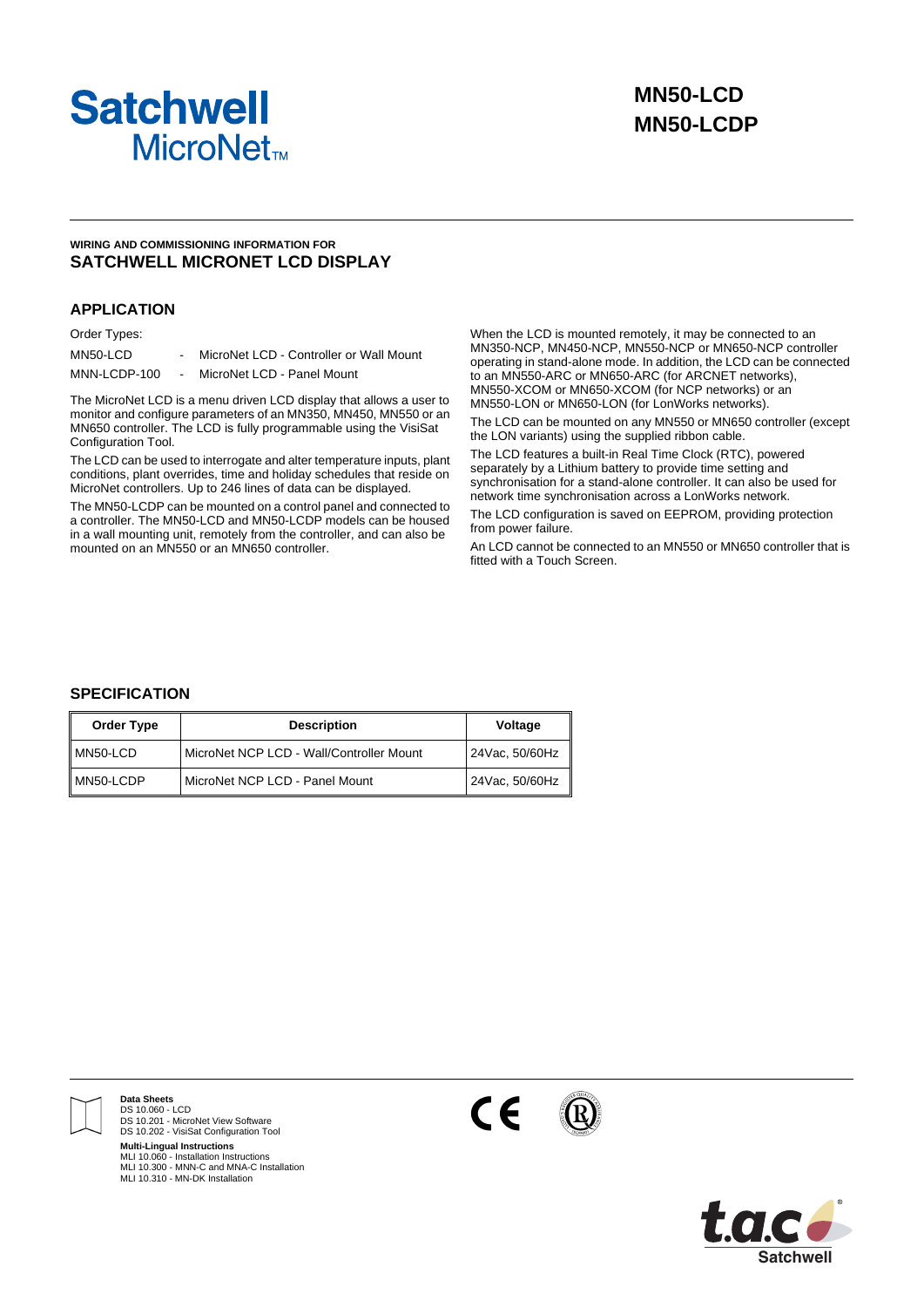# **INSTALLATION**

## **Inspection**

Inspect carton for damage. If damaged, notify carrier immediately. Inspect LCD for damage. Return damaged products.

## **Requirements**

- (These items are not provided)
- **•** Installer must be an experienced technician
- **•** Job wiring diagrams
- **•** Tools:
	- Saw for panel mounting
	- Drill and bits
	- Digital Volt-Ω meter (DVM)
	- Static protection wrist strap.
- **•** If the LCD is not connected directly to an MN550 or MN650 via a ribbon cable, an EN 61558 power transformer is required, as described opposite.
- **•** Three No. 10 self-starting screws for wall mounting or 35mm DIN rail for mounting.

## **Precautions**

## **General**

- **•** Follow Static precautions when installing this equipment.
- **•** Use copper conductors that are suitable for 75°C.
- **•** Make all connections according to electrical wiring diagram, national and local electrical codes.

## **Static Precautions**

Static charges damage electronic components. The microprocessor and associated circuitry are extremely sensitive to static discharge. Use the following precautions when installing, servicing or operating the system:

- **•** Work in a static-free area.
- **•** Discharge static electricity by touching a known, securely grounded object.
- **•** Use a wrist strap connected to earth ground when handling the LCD's printed circuit board.
- **•** Direct static discharge on the LCD may cause it to lock out. If this occurs, reset the unit by switching the LCD power on and off.

#### **European Community Directives**

This equipment meets all requirements of European Community Directives for Low Voltage (72/23/EEC), General Safety (92/59/EEC), and Electromagnetic Compatibility (89/336/EEC).

#### **Federal Communications Commission (FCC)**

This equipment has been tested and found to comply with the limits for a Class A digital device, pursuant to Part 15 of the FCC Rules. These limits are designed to provide reasonable protection against harmful interference when the equipment is operated in a commercial environment. This equipment generates, uses, and can radiate radio frequency energy and if not installed and used in accordance with the instruction manual, may cause harmful interference to radio communications. Operation of this equipment in a residential area is likely to cause harmful interference, in which case the user will be required to correct the interference at his own expense.

#### **Canadian Department of Communications (DOC)**

This digital apparatus does not exceed the Class A limits for radio noise emissions from digital apparatus set out in the radio interference regulations of the Canadian Department of Communications.

## **Power Supply Wiring Precautions**

- **•** This product contains a non-isolated half-wave rectifier power supply and must not be powered by transformers used to power other devices containing non-isolated full-wave rectifier power supplies. Refer to DS 10.250, *EN-206, Guidelines for Powering Multiple Full-Wave and Half-Wave Rectifier Devices from a Common Transformer* for detailed information.
- **•** The 24Vac 50/60Hz supply must comply with EN 61558 and be capable of supplying at least 4VA. Class 2 circuits must not intermix with Class 1 circuits. The supply to the transformer must have a breaker or disconnect. If the LCD is mounted on a stand-alone NCP MN550 or MN650 controller, the controller transformer must be upgraded to supply an extra 4VA for the LCD.
- **•** The transformer frame and LCD GND terminal must be connected to earth; see [page 5.](#page-4-0)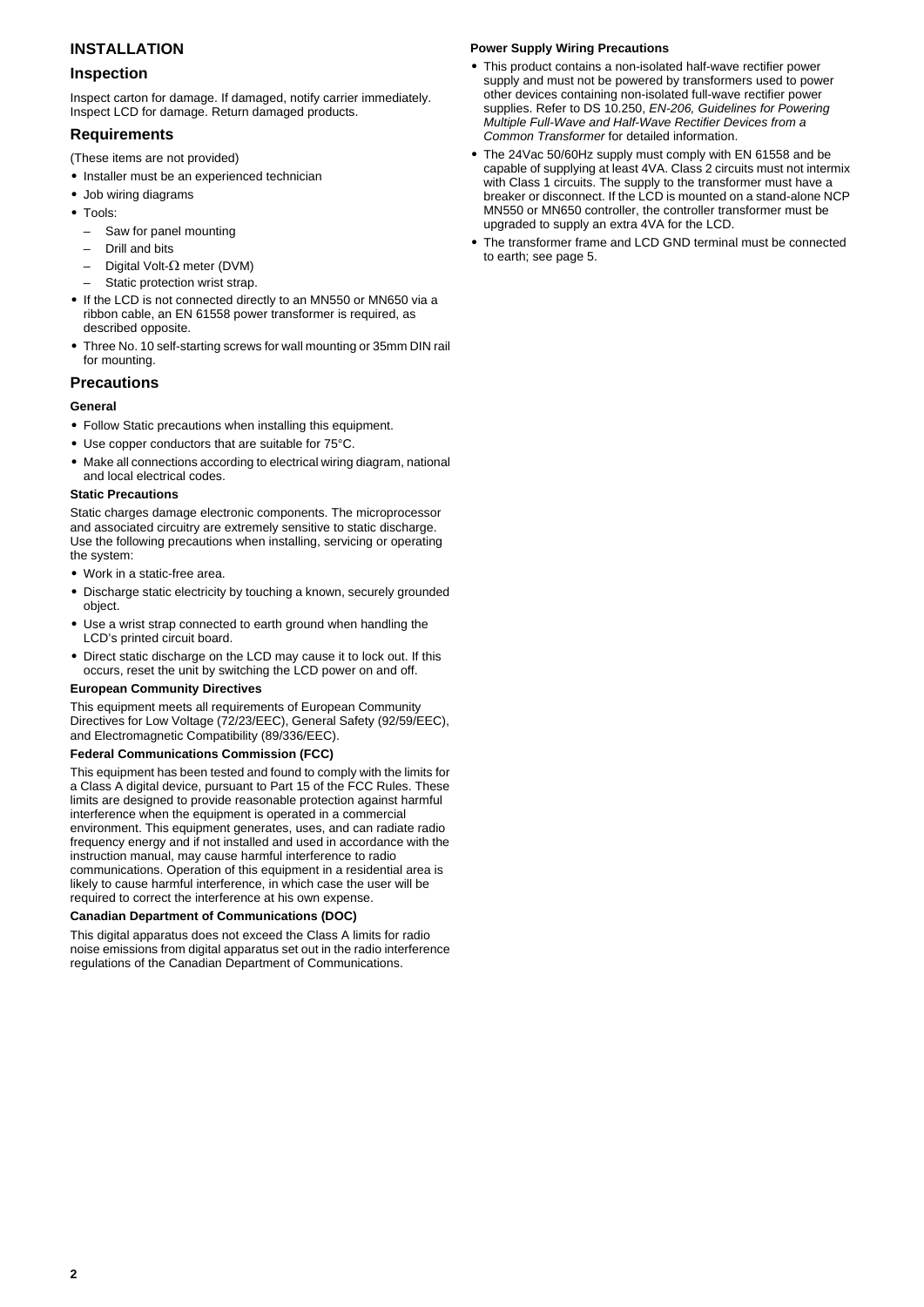# **Location**

The LCD is suitable for indoor use only. When selecting a mounting location, make certain the following conditions are met:

- **•** Do not install where excessive moisture, corrosive fumes, vibration, or explosive vapours are present.
- **•** Do not install near large contactors, electrical machinery, or welding equipment.
- **•** Allow 150mm clearance from contactors, switches, and associated cabling.

Locate where ambient temperatures do not exceed 50°C or fall below 0°C and relative humidity does not exceed 95% or fall below 5%, non-condensing.

# **Mounting**

## **Panel Mounting (LCDP Models)**

- 1. Select mounting location.
- 2. Draw cut out dimensions onto panel.
- 3. Carefully cut around outline on panel. Remove any burrs and smooth rough edges.
- 4. Remove four screws on LCD back cover.
- 5. Remove back cover.
- 6. Go to Battery Setup section and enable battery.
- 7. Place LCD in panel opening.
- 8. While holding LCD in place, re-install back cover.
- 9. Re-install four screws on back cover and tighten.
- 10. Check for a secure fit between back cover, panel and front of LCD.

**Panel Mounting**



#### <span id="page-2-0"></span>**Mounting the LCD in a MN550/650 Controller**



**WARNING - ELECTRICAL SHOCK HAZARD. THE MN550 CAN CONTAIN MAINS VOLTAGES. DISCONNECT THE DIGITAL OUTPUTS BEFORE REMOVING THE COVER OF THE CONTROLLER.**

- 1. Remove the two screws holding the large front panel of the controller in place.
- 2. Remove the controller front panel.
- 3. Remove four screws on LCD back cover.
- 4. Remove the LCD back cover.
- 5. Connect the ribbon cable from the LCD to the connector on the controller PCB.
- 6. Go to Battery Setup section and enable the LCD battery.
- 7. Secure the LCD to the top of the controller using the screws from the controller front panel (you will need to punch through the screw positions on the LCD front panel).

## **Wall or DIN Rail Mounting**

For Wall or DIN rail mounting, a separate Wall Mounting Kit (MN-DK) is needed.

- 1. Select mounting location. Allow minimum 150mm clearance around LCD.
- 2. Do the following to mount LCD on a wall:
	- a. Loosen two screws securing terminal cover to MN -DK and remove cover.
	- b. If not already fitted, press the wall mounting clip into the back of the MN-DK.
	- c. Lift wall mounting bracket clip. (Located on top back of MN-DK.)
	- d. Using a No. 10 self-starting screw, install top screw.
	- e. Lift and level MN-DK.
	- f. Using two No. 10 self-starting screws, install bottom screws.
	- g. Install and fix LCD to MN-DK.
	- h. Re-install terminal cover. (May be left off until wiring is completed.)
- 3. Do the following to mount LCD on a DIN rail:
	- a. Loosen two screws securing terminal cover to MN-DK and remove cover.
	- b. While pulling down on DIN rail locking bracket, snap MN-DK on a 35mm DIN mounting rail.
	- c. Release DIN rail locking bracket.
	- d. Install and fix LCD to MN -DK.
	- e. Re-install terminal cover. (May be left off until wiring is completed).





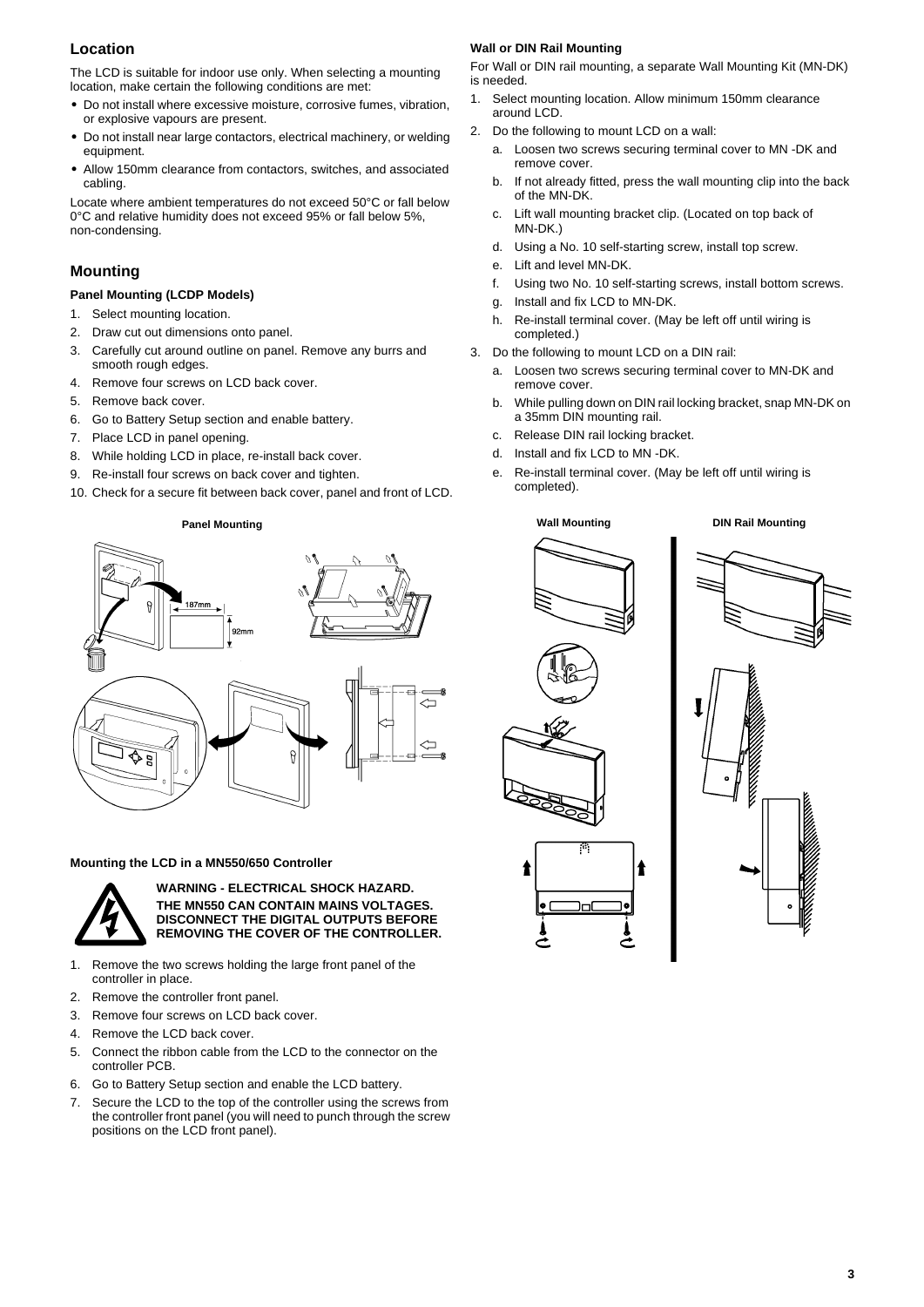# **Terminal Connections**

## **LCD - Wall Mount LCD - Panel Mount**



# MN50-LCD RIBRON CABLE  $+LM$ -LAN **LAN REF**  $24\lambda$ **TGND**

**Terminals accept one 1mm**2 **wire**

## **Connecting the LCD to a Controller**

A connection is required between the LCD and its controller. There are two methods of making this connection:

- **•** You can use a ribbon cable if the LCD is mounted in a stand-alone NCP MN550 or MN650 controller. You can also use the ribbon cable if connected to an Arcnet (ARC) or dual NCP (XCOM) version of the MN550 or MN650 controller. For details of how to make this connection and upload the LCD configuration, refer to the Commissioning section.
- **•** You can use a separate cable between the LCD and the network connections on the controller. This method is described next.



**WARNING - ELECTRICAL SHOCK HAZARD. THE MN350 AND MN550 CAN CONTAIN MAINS VOLTAGES. DISCONNECT ALL MAINS VOLTAGES WHILE THE COVER OF THE CONTROLLER IS REMOVED.**

#### **Separate Connection to Controller**

You can make the communications connection between the LCD and its controller using a separate Belden 8762 twisted-pair screened cable.

The cable must not be routed with power wiring, and if installed in areas of high RFI/EMI, the cable must be in conduit.

**Note: Before making the following connections to a stand-alone NCP controller, connect an MN50-MI-NCP to the controller, then use VisiSat to download the LCD configuration to the controller. Once the download is complete, the LCD will automatically upload the configuration from a networked MN550 or MN650 (ARC, XCOM or LON). For stand-alone controllers, disconnect the MN50-MI-NCP and connect the LCD to complete the configuration upload to the LCD. Applying power to the LCD while pressing its "Down" key causes the LCD to upload its configuration from the controller, provided the LCD's Configuration Locked property is not set to Yes in VisiSat.**

- 1. Review Precautions section.
- 2. Connect the LCD to the controller as shown in the following diagram. **Observe correct polarity.**
- 3. Ground the wiring screen **at one end of the cable only**.



The following table specifies the terminals to use at the controller:

| Controller<br><b>Terminals</b> | <b>Controller</b>                                      |
|--------------------------------|--------------------------------------------------------|
| $22(-)$ and $23(+)$            | Networked <sup>a</sup> or stand-alone MN550 controller |
| $32(-)$ and $33(+)$            | Networked <sup>a</sup> or stand-alone MN650 controller |
| $22(-)$ and $23(+)$            | Stand-alone NCP MN350 controller                       |
| 13(-) and $14(+)$              | Stand-alone NCP MN450 controller                       |

You can use the supplied ribbon cable instead of connecting to the controller terminals; see [Page 3](#page-2-0).

## **Commissioning**

**STAND-ALONE COMMISSIONING (MN350-NCP, MN450-NCP, MN550-NCP, MN650-NCP)**

- 1. Power down and disconnect the LCD and replace with an MN50-MI-NCP (or LIB485).
- 2. Power up and download the LCD configuration from VisiSat to the controller.
- 3. Power down and disconnect the MN50-MI-NCP (or LIB485) and replace with the LCD.
- 4. Power up; the LCD will automatically upload the configuration.

**NETWORK COMMISSIONING (MN550-XCOM, MN650-XCOM, MN550-ARC, MN650-ARC, MN550-LON & MN650-LON)**

1. Download the LCD configuration to the controller from VisiSat; once complete the LCD will automatically upload the configuration.

#### **Battery Setup**

The unit is shipped with the battery disabled to preserve battery life. To enable battery, do the following:

- 1. Remove battery.
- 2. Remove protective strip from battery.

**REMOVING PROTECTIVE STRIP FROM BATTERY ON WALL UNIT**



**REMOVING PROTECTIVE STRIP FROM BATTERY ON PANEL MOUNT UNIT**

- 3. Re-install battery. (Make certain polarity is correct.)
- 4. Make certain battery is fully seated in battery holder.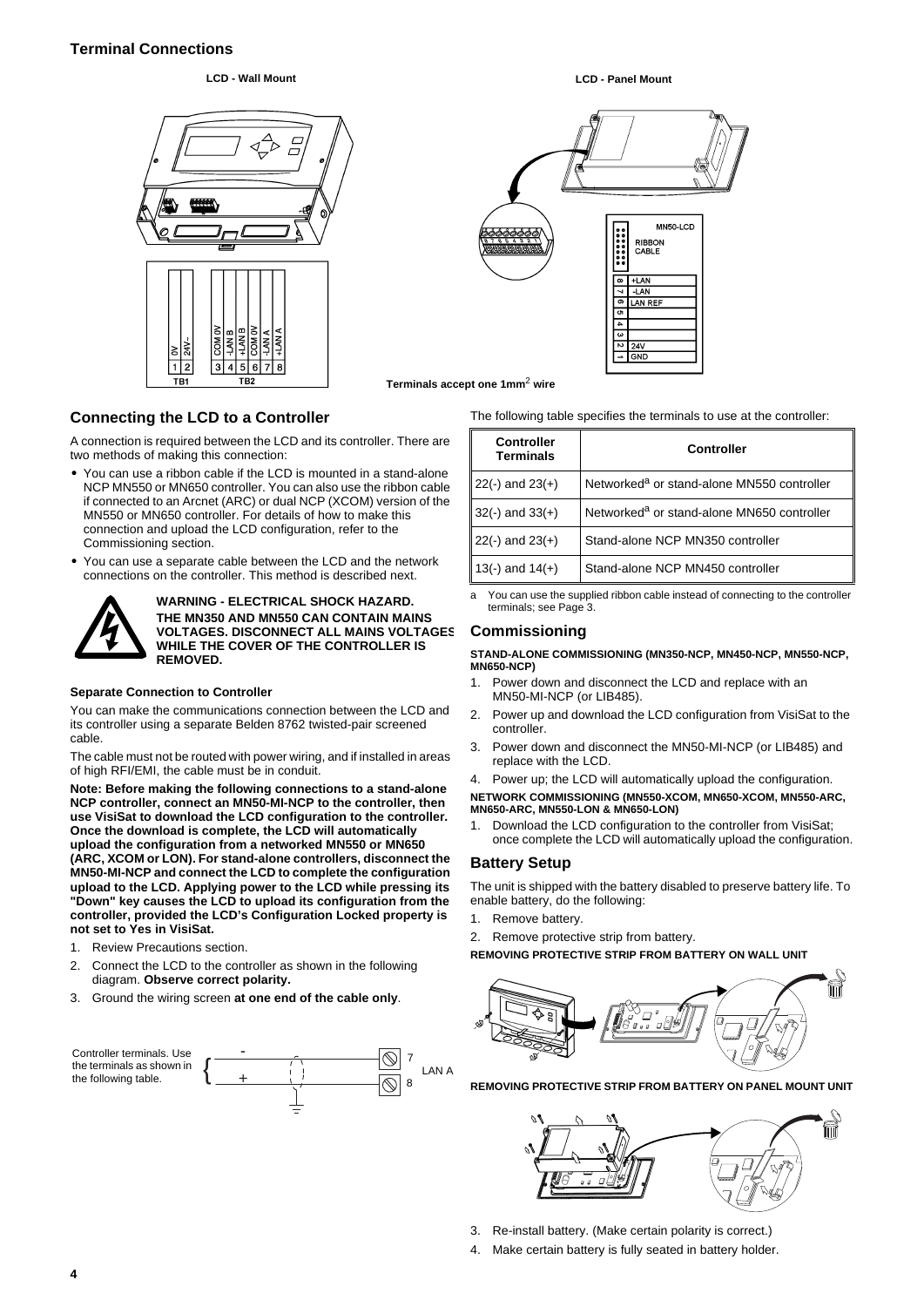# **Power Supply Wiring**

Note: If the LCD is connected directly to an MN550 or MN650 via a ribbon cable, a connection to a 24Vac power supply is not required. However, the controller transformer must be upgraded to supply an extra 5VA for the LCD.

Notes:

- 1. This product contains a non-isolated half-wave rectifier power supply and must not be powered by transformers used to power other devices containing non-isolated full-wave rectifier power supplies. If multiple devices are powered from the same transformer, verify that the transformer is properly sized to power all equipment simultaneously and all devices contain the same type of rectifier power supplies or internal isolation. Also verify that correct polarity has been maintained between all connected devices. Refer to DS 10.250, *EN-206, Guidelines for Powering Multiple Full-Wave and Half-Wave Rectifier Devices from a Common Transformer* for detailed information.
- 2. Install wiring according to job wiring diagrams and local electrical codes.
- <span id="page-4-0"></span>3. The wire gauge used must be consistent with load current rating. **24Vac Power Wiring**
- 1. Review Precautions section.
- 2. Ensure that the LCD 0V terminal is connected to Earth **before** connecting the power wiring to the LCD.
- 3. Connect power ground wiring to terminal 1.
- 4. Connect power 24Vac wiring to terminal 2.



# **CHECKOUT**

# **Mechanical Hardware Checkout**

- 1. Verify wiring between LCD and controller is installed according to job wiring diagram and national and local electrical codes.
- 2. Verify 24Vac power is provided from a power transformer conforming to EN 61558 and wiring is installed according to job wiring diagrams and with national and local electrical codes.

# **LCD Controls**

The LCD controls are as follows.



# **LCD Test Screen**

#### **Caution**

#### **This procedure will automatically erase the current configuration held on the LCD's controller unless the LCD 'Lock Configuration' property is set.**

If you keep the Down key of the LCD pressed while applying power, the LCD performs a reset, and if the controller does not have an LCD configuration (perhaps because it has already been uploaded), the following screen is displayed:

| MN_LCD     |  |
|------------|--|
| Version xx |  |
| Test Now?  |  |
|            |  |

From this, you can determine the LCD firmware version number, test the unit, and try a manual upload (this should have no effect).

If you want to perform a test:

- 1. Use the Up/Down key to select Test Now, then press Enter.
- 2. Enter a passnumber of 1234. Use the Up/Down keys to select each digit of the passnumber, followed by the Right key to move to the next digit. Press Enter when all four digits have been selected.
- 3. Press each key. You should see the name of the key pressed on the display.
- 4. Press Enter to test the display. Each pixel should be lit.
- 5. Press Enter to see the results of the controller communications, EEPROM and RTC test. The controller type should be displayed next to "Unit". "! SAVED" should be displayed next to "RTC CAL".
- 6. Press Esc to return to the menu.

# **SERVICING**

## **Caution**

#### **Direct static discharge onto the LCD unit may cause it to lock out. If this should occur, reset the unit by switching the LCD power off and on.**

Components within a LCD can not be field repaired. If there is a problem, carry out the following procedure before contacting your local sales office.

- 1. Make sure LCD is connected and communicating to desired devices.
- 2. Record precise hardware setup indicating the following:
	- **•** LCD firmware version number.
	- **•** Information regarding the Version number and build number of the VisiSat Configuration Tool (see 'About VisiSat' option in the VisiSat Tool Help menu).
	- **•** A complete description of difficulties encountered.

## **Fuse Replacement**

A fuse provides overcurrent protection for the LCD. Following static precautions, do the following to check and replace fuse:

- 1. Turn OFF power to LCD.
- 2. Remove LCD cover.
- 3. Remove fuse.
- 4. Check continuity across fuse.
- 5. If fuse is faulty, replace fuse with same type and rating (1A Nano Slo-Blo manufactured by Littelfuse).
- 6. Re-install cover.
- 7. Turn ON power to LCD.
- **FUSE LOCATION**